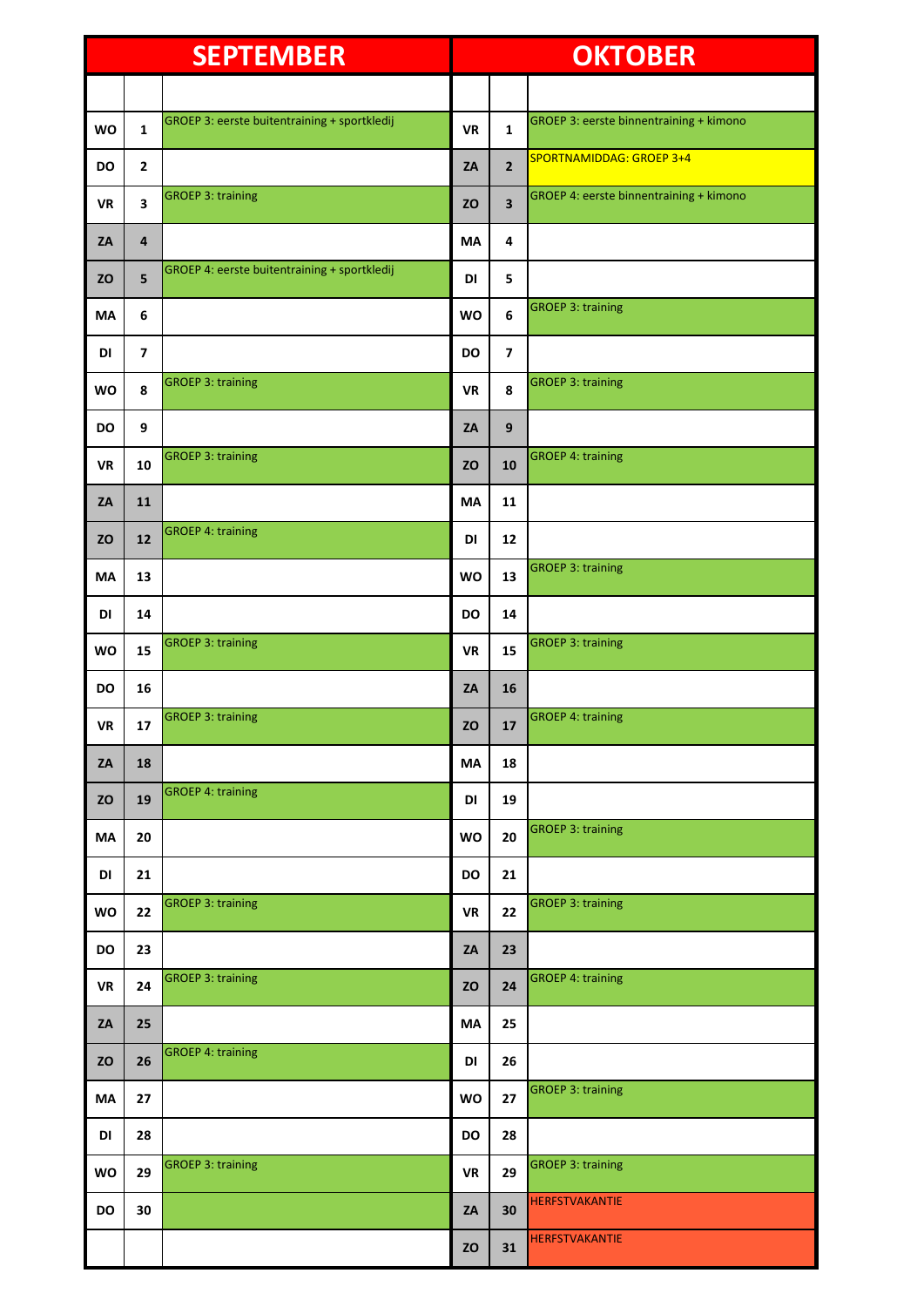| <b>NOVEMBER</b> |                         |                                                       | <b>DECEMBER</b> |                         |                                             |
|-----------------|-------------------------|-------------------------------------------------------|-----------------|-------------------------|---------------------------------------------|
| <b>MA</b>       | $\mathbf{1}$            | <b>HERFSTVAKANTIE</b>                                 | <b>WO</b>       | $\mathbf{1}$            | <b>GROEP 3: training</b>                    |
| DI              | $\mathbf{2}$            | <b>HERFSTVAKANTIE</b>                                 | <b>DO</b>       | $\overline{2}$          |                                             |
| <b>WO</b>       | 3                       | <b>HERFSTVAKANTIE: geen training groep 3</b>          | <b>VR</b>       | $\overline{\mathbf{3}}$ | <b>GROEP 3: training</b>                    |
| <b>DO</b>       | 4                       | <b>HERFSTVAKANTIE</b>                                 | ZA              | 4                       |                                             |
| <b>VR</b>       | 5                       | HERFSTVAKANTIE: geen training groep 3                 | <b>ZO</b>       | 5                       | <b>GROEP 4: training</b>                    |
| ZA              | 6                       | <b>HERFSTVAKANTIE</b>                                 | <b>MA</b>       | 6                       |                                             |
| <b>ZO</b>       | $\overline{\mathbf{z}}$ | <b>HERFSTVAKANTIE</b><br><b>GROEP 4: training</b>     | DI              | $\overline{7}$          |                                             |
| MA              | 8                       |                                                       | <b>WO</b>       | 8                       | <b>GROEP 3: training</b>                    |
| DI              | 9                       |                                                       | <b>DO</b>       | 9                       |                                             |
| <b>WO</b>       | 10                      | <b>GROEP 3: training</b>                              | <b>VR</b>       | 10                      | <b>GROEP 3: training</b>                    |
| <b>DO</b>       | 11                      | <b>WAPENSTILSTAND</b>                                 | ZA              | 11                      |                                             |
| <b>VR</b>       | 12                      | <b>GROEP 3: training</b>                              | <b>ZO</b>       | 12                      | <b>GROEP 4: training</b>                    |
| ZA              | 13                      |                                                       | MA              | 13                      |                                             |
| <b>ZO</b>       | 14                      | <b>GROEP 4: training</b>                              | DI              | 14                      |                                             |
| MA              | 15                      |                                                       | <b>WO</b>       | 15                      | <b>GROEP 3: training</b>                    |
| DI              | 16                      |                                                       | DO              | 16                      |                                             |
| <b>WO</b>       | 17                      | <b>GROEP 3: training</b>                              | <b>VR</b>       | 17                      | <b>GROEP 3: training</b>                    |
| <b>DO</b>       | 18                      |                                                       | ZA              | 18                      |                                             |
| <b>VR</b>       | 19                      | <b>GROEP 3: training</b>                              | <b>ZO</b>       | 19                      | <b>GROEP 4: training</b>                    |
| ZA              | 20                      |                                                       | <b>MA</b>       | 20                      |                                             |
| <b>ZO</b>       | 21                      | <b>CLUBKLEDIJ VERKOOP</b><br><b>GROEP 4: training</b> | DI              | 21                      |                                             |
| MA              | 22                      |                                                       | <b>WO</b>       | 22                      | <b>GROEP 3: training</b>                    |
| DI              | 23                      |                                                       | DO              | 23                      |                                             |
| <b>WO</b>       | 24                      | <b>GROEP 3: training</b>                              | <b>VR</b>       | 24                      | <b>KERSTVAKANTIE: geen training groep 3</b> |
| <b>DO</b>       | 25                      |                                                       | ZA              | 25                      | <b>KERSTVAKANTIE</b>                        |
| <b>VR</b>       | 26                      | <b>GROEP 3: training</b>                              | <b>ZO</b>       | 26                      | KERSTVAKANTIE: geen training groep 4        |
| ZA              | 27                      |                                                       | MA              | 27                      | <b>KERSTVAKANTIE</b>                        |
| <b>ZO</b>       | 28                      | <b>CLUBKLEDIJ VERKOOP</b><br><b>GROEP 4: training</b> | <b>DI</b>       | 28                      | <b>KERSTVAKANTIE</b>                        |
| MA              | 29                      |                                                       | <b>WO</b>       | 29                      | <b>KERSTVAKANTIE: geen training groep 3</b> |
| DI              | 30                      |                                                       | DO              | 30                      | <b>KERSTVAKANTIE</b>                        |
|                 |                         |                                                       | <b>VR</b>       | 31                      | <b>KERSTVAKANTIE: geen training groep 3</b> |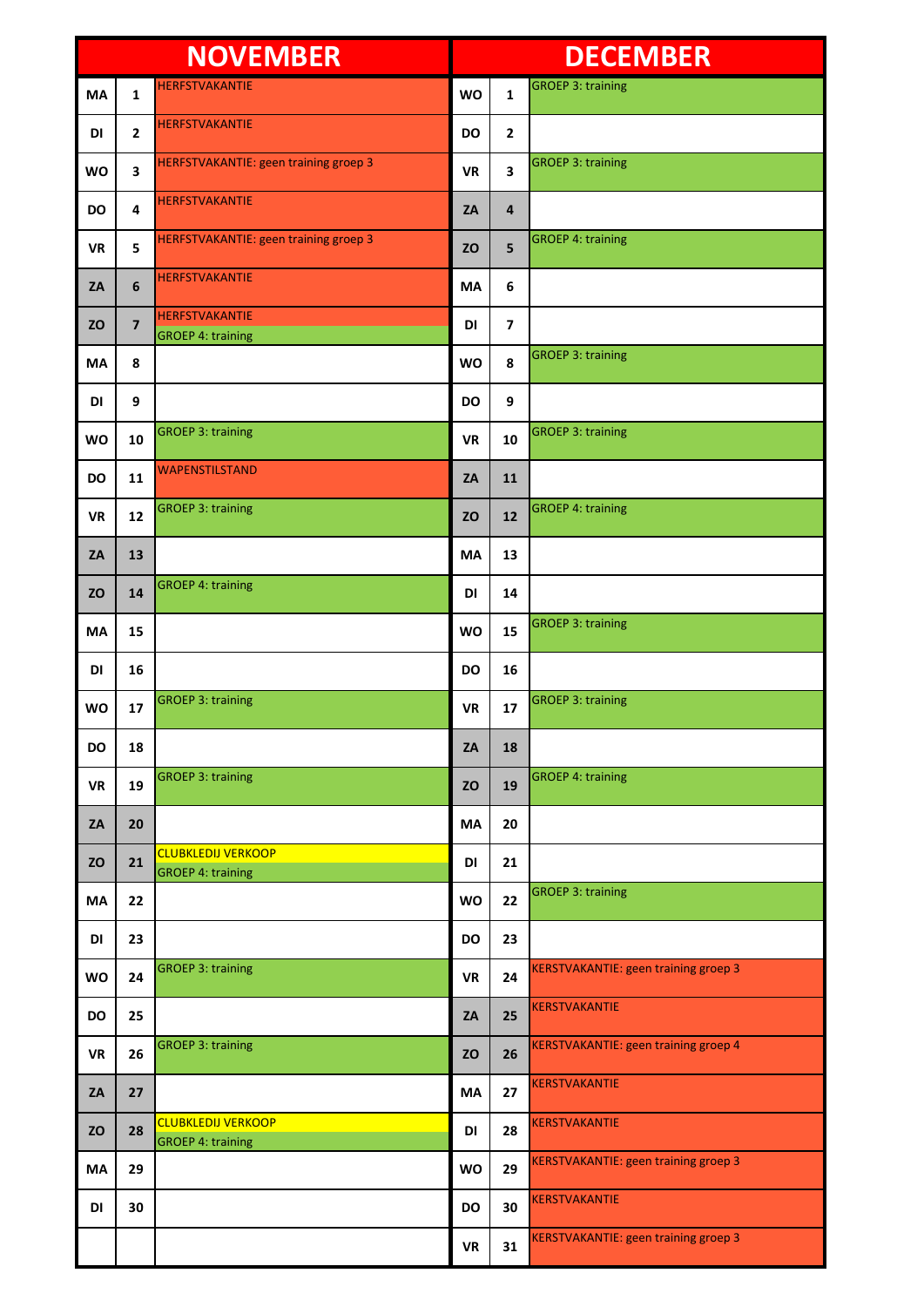| <b>JANUARI</b> |                         |                                                  | <b>FEBRUARI</b> |                |                                                                             |
|----------------|-------------------------|--------------------------------------------------|-----------------|----------------|-----------------------------------------------------------------------------|
| ZA             | $\mathbf{1}$            | KERSTVAKANTIE                                    | DI              | $\mathbf{1}$   |                                                                             |
| <b>ZO</b>      | $\mathbf{2}$            | <b>KERSVAKANTIE: geen training groep 4</b>       | <b>WO</b>       | $\overline{2}$ | <b>GROEP 3: training</b>                                                    |
| <b>MA</b>      | 3                       | <b>KERSTVAKANTIE</b>                             | <b>DO</b>       | 3              |                                                                             |
| DI             | 4                       | <b>KERSTVAKANTIE</b>                             | <b>VR</b>       | 4              | <b>GROEP 3: training</b>                                                    |
| <b>WO</b>      | 5                       | <b>KERSVAKANTIE: geen training groep 3</b>       | ZA              | 5              |                                                                             |
| <b>DO</b>      | 6                       | <b>KERSTVAKANTIE</b>                             | <b>ZO</b>       | 6              | <b>GROEP 4: training</b>                                                    |
| <b>VR</b>      | $\overline{\mathbf{z}}$ | <b>KERSTVAKANTIE</b><br><b>GROEP 3: training</b> | <b>MA</b>       | $\overline{ }$ |                                                                             |
| ZA             | 8                       | <b>KERSTVAKANTIE</b><br>NIEUWJAARSFEEST          | DI              | 8              |                                                                             |
| <b>ZO</b>      | 9                       | <b>KERSTVAKANTIE</b><br><b>GROEP 4: training</b> | <b>WO</b>       | 9              | <b>GROEP 3: training</b>                                                    |
| MA             | 10                      |                                                  | <b>DO</b>       | 10             |                                                                             |
| DI             | 11                      |                                                  | <b>VR</b>       | 11             | <b>GROEP 3: training</b>                                                    |
| <b>WO</b>      | 12                      | <b>GROEP 3: training</b>                         | ZA              | 12             |                                                                             |
| <b>DO</b>      | 13                      |                                                  | <b>ZO</b>       | 13             | <b>GROEP 4: training</b>                                                    |
| <b>VR</b>      | 14                      | <b>GROEP 3: training</b>                         | <b>MA</b>       | 14             |                                                                             |
| ZA             | 15                      |                                                  | DI              | 15             |                                                                             |
| <b>ZO</b>      | 16                      | <b>GROEP 4: training</b>                         | <b>WO</b>       | 16             | <b>GROEP 3: training</b>                                                    |
| <b>MA</b>      | 17                      |                                                  | <b>DO</b>       | 17             |                                                                             |
| DI             | 18                      |                                                  | <b>VR</b>       | 18             | <b>GROEP 3: training</b>                                                    |
| WO             | 19                      | <b>GROEP 3: training</b>                         | ZA              | 19             |                                                                             |
| <b>DO</b>      | 20                      |                                                  | <b>ZO</b>       | 20             | <b>EETFEEST: geen training groep 4</b><br><b>EETFEEST: onder voorbehoud</b> |
| <b>VR</b>      | 21                      | <b>GROEP 3: training</b>                         | <b>MA</b>       | 21             |                                                                             |
| ZA             | 22                      |                                                  | DI              | 22             |                                                                             |
| <b>ZO</b>      | 23                      | <b>GROEP 4: training</b>                         | WO              | 23             | <b>GROEP 3: training</b>                                                    |
| MA             | 24                      |                                                  | DO              | 24             |                                                                             |
| DI             | 25                      |                                                  | <b>VR</b>       | 25             | <b>TRAINING TOP-SPORT</b>                                                   |
| WO             | 26                      | <b>GROEP 3: training</b>                         | ZA              | 26             | <b>KROKUSVAKANTIE</b>                                                       |
| <b>DO</b>      | 27                      |                                                  | <b>ZO</b>       | 27             | KROKUSVAKANTIE: geen training groep 4                                       |
| <b>VR</b>      | 28                      | <b>GROEP 3: training</b>                         | MA              | 28             | <b>KROKUSVAKANTIE</b>                                                       |
| ZA             | 29                      |                                                  |                 |                |                                                                             |
| <b>ZO</b>      | 30                      | <b>GROEP 4: training</b>                         |                 |                |                                                                             |
| MA             | 31                      |                                                  |                 |                |                                                                             |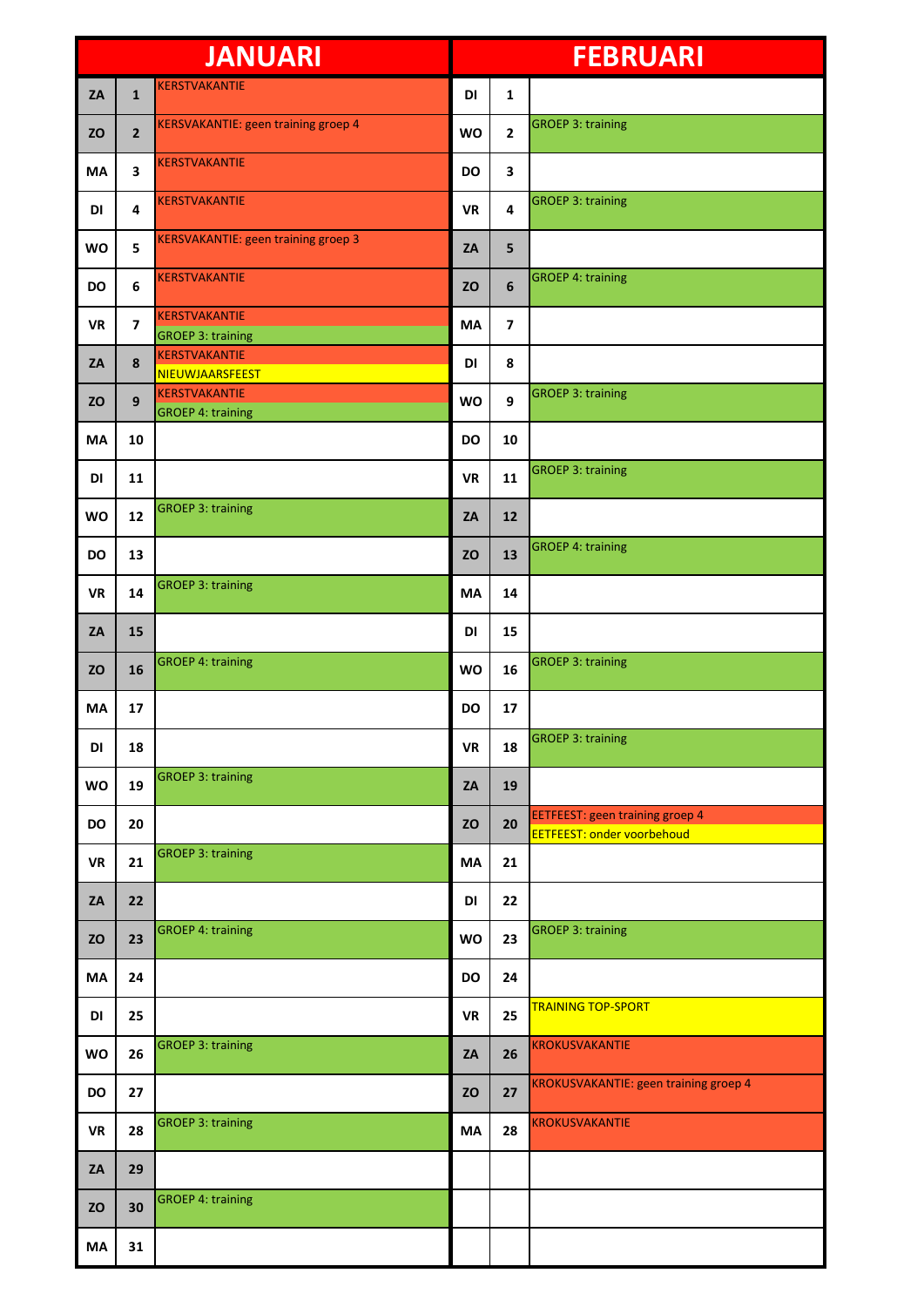| <b>MAART</b> |                         | <b>APRIL</b>                                      |           |                |                                                                                    |
|--------------|-------------------------|---------------------------------------------------|-----------|----------------|------------------------------------------------------------------------------------|
| DI           | $\mathbf{1}$            | <b>KROKUSVAKANTIE</b>                             | <b>VR</b> | 1              | <b>GROEP 3: training</b>                                                           |
| <b>WO</b>    | $\mathbf{2}$            | <b>KROKUSVAKANTIE: geen training groep 3</b>      | ZA        | $\overline{2}$ | PAASVAKANTIE                                                                       |
| <b>DO</b>    | 3                       | <b>KROKUSVAKANTIE</b>                             | <b>ZO</b> | 3              | PAASVAKANTIE: geen training groep 4                                                |
| <b>VR</b>    | 4                       | KROKUSVAKANTIE: geen training groep 3             | MA        | 4              | <b>PAASVAKANTIE</b>                                                                |
| ZA           | 5                       | <b>KROKUSVAKANTIE</b><br><b>DROPPING</b>          | DI        | 5              | PAASVAKANTIE                                                                       |
| <b>ZO</b>    | 6                       | <b>KROKUSVAKANTIE</b><br><b>GROEP 4: training</b> | <b>WO</b> | 6              | PAASVAKANTIE: geen training groep 3                                                |
| MA           | $\overline{\mathbf{z}}$ |                                                   | <b>DO</b> | $\overline{7}$ | <b>PAASVAKANTIE</b>                                                                |
| DI           | 8                       |                                                   | <b>VR</b> | 8              | PAASVAKANTIE: geen training groep 3                                                |
| <b>WO</b>    | 9                       | <b>GROEP 3: training</b>                          | ZA        | 9              | <b>PAASVAKANTIE</b>                                                                |
| <b>DO</b>    | 10                      |                                                   | <b>ZO</b> | 10             | PAASVAKANTIE: geen training groep 4                                                |
| <b>VR</b>    | 11                      | <b>GROEP 3: training</b>                          | <b>MA</b> | 11             | PAASVAKANTIE                                                                       |
| ZA           | 12                      |                                                   | DI        | 12             | PAASVAKANTIE                                                                       |
| <b>ZO</b>    | 13                      | <b>GROEP 4: training</b>                          | <b>WO</b> | 13             | PAASVAKANTIE: geen training groep 3                                                |
| MA           | 14                      |                                                   | <b>DO</b> | 14             | <b>PAASVAKANTIE</b>                                                                |
| DI           | 15                      |                                                   | <b>VR</b> | 15             | PAASVAKANTIE<br><b>GROEP 3: training</b>                                           |
| <b>WO</b>    | 16                      | <b>GROEP 3: training</b>                          | ZA        | 16             | <b>PAASVAKANTIE</b>                                                                |
| <b>DO</b>    | 17                      |                                                   | <b>ZO</b> | 17             | <b>PAASVAKANTIE</b><br><b>GROEP 4: training</b>                                    |
| <b>VR</b>    | 18                      | <b>GROEP 3: training</b>                          | MA        | 18             | PAASVAKANTIE: paasmaandag                                                          |
| ZA           | 19                      |                                                   | DI        | 19             |                                                                                    |
| <b>ZO</b>    | 20                      | <b>GROEP 4: training</b>                          | WO        | 20             | <b>GROEP 3: training</b>                                                           |
| MA           | 21                      |                                                   | <b>DO</b> | 21             |                                                                                    |
| DI           | 22                      |                                                   | <b>VR</b> | 22             | <b>GROEP 3: training</b>                                                           |
| WO           | 23                      | <b>GROEP 3: training</b>                          | ZA        | 23             |                                                                                    |
| <b>DO</b>    | 24                      |                                                   | <b>ZO</b> | 24             | <b>GROEP 4: training</b>                                                           |
| <b>VR</b>    | 25                      | <b>GROEP 3: training</b>                          | <b>MA</b> | 25             |                                                                                    |
| ZA           | 26                      |                                                   | DI        | 26             |                                                                                    |
| <b>ZO</b>    | 27                      | <b>GROEP 4: training</b>                          | <b>WO</b> | 27             | <b>GROEP 3: training</b>                                                           |
| MA           | 28                      |                                                   | <b>DO</b> | 28             |                                                                                    |
| DI           | 29                      |                                                   | <b>VR</b> | 29             | <b>CLUBKAMPIOENSCHAP: start voorrondes</b><br><b>GROEP 3: aansluitend training</b> |
| <b>WO</b>    | 30                      | <b>GROEP 3: training</b>                          | ZA        | 30             |                                                                                    |
| DO           | 31                      |                                                   |           |                |                                                                                    |